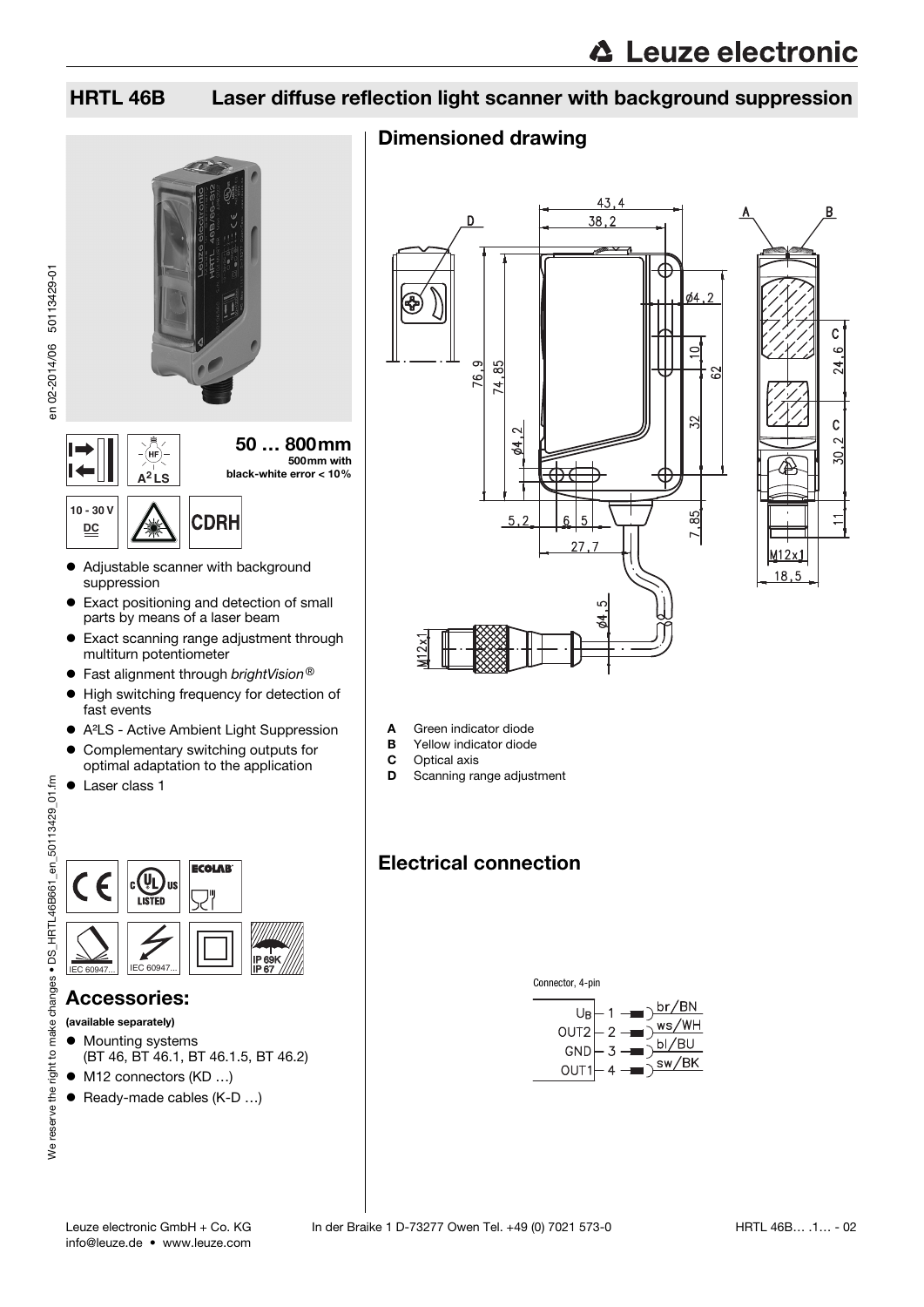# **△ Leuze electronic**

Tables

# HRTL 46B

### **Specifications**

#### Optical data Red light

Typ. scanning range limit (white 90%) 1) Scanning range<sup>2</sup> Adjustment range<br>Light source Light source laser (modulated light) Light spot approx. 3mm x 5mm at 1,000mm

#### Timing

Switching frequency 1,000Hz<br>Response time 1.5 ms Response time 0.5ms<br>Delay before start-up 6.5ms Delay before start-up

#### Electrical data

Operating voltage  $U_B$ <sup>3)</sup><br>Besidual ripple Open-circuit current ≤ 30mA

Output current

### Indicators

Green LED ready Yellow LED reflection

### Mechanical data

Housing **plastic** Optics cover<br>Weight

#### Environmental data

VDE safety class 6) Protection class IP 67, IP 69K Laser class 1 (acc. to EN 60825-1) Standards applied<br>Certifications

50 … 800mm see tables<br>120 ... 800mm Raser (modelated light)

10 … 30VDC (incl. residual ripple) Residual ripple ≤ 15% of UB Switching output …/66. … 2 push-pull switching outputs 4) pin 2: PNP dark switching, NPN light switching pin 4: PNP light switching, NPN dark switching Signal voltage high/low 2 (U<sub>B</sub>-2V)/≤ 2V<br>Output current max. 100mA

Yellow LED, flashing reflection, no performance reserve

Weight 50g (with connector) / 65g (with cable and conn.) Connection type M12 connector, or cable with M12 connector, cable length: 200mm

Ambient temp. (operation/storage) -30°C … +55°C/-40°C … +70°C<br>Protective circuit <sup>5)</sup> 2, 3 2, 3<br>II. al II, all-insulated<br>IP 67. IP 69K IEC 60947-5-2<br>UL 508, C22.2 No.14-13 <sup>3) 7)</sup>

1) Typ. scan. range limit: max. achievable scanning range for light objects (white 90%)

2) Scanning range: recommended scanning range for objects with different diffuse reflection<br>3) For UL applications: for use in class 2 circuits only

3) For UL applications: for use in class 2 circuits only

- 4) The push-pull switching outputs must not be connected in parallel<br>5)  $2$ =polarity reversal protection. 3=short-circuit protection for all outputs
- 2=polarity reversal protection, 3=short-circuit protection for all outputs

6) Rating voltage 50V<br>7) These proximity sw

These proximity switches shall be used with UL Listed Cable assemblies rated 30V, 0.5A min, in the field installation, or equivalent (categories: CYJV/CYJV7 or PVVA/PVVA7)

# Order guide

The sensors listed here are preferred types; current information at www.leuze.com.

|                                | <b>Designation</b> | Part No. |  |
|--------------------------------|--------------------|----------|--|
| With M12 connector             |                    |          |  |
| Complementary switching output | HRTL 46B/66.1-S12  | 50113308 |  |

#### 1 50 800 2 70 600 3 90 500 1 white 90% 2 grey 18% 3 black 6%

Scanning range [mm]

### Diagrams





# Remarks

#### **Operate in accordance with intended use!**

- $\&$  This product is not a safety sensor and is not intended as personnel protection.
- $\&$  The product may only be put into
- operation by competent persons. Only use the product in accordance with the intended use.
- With the set scanning range, a tolerance of the upper scanning range limit is possible depending on the reflection properties of the material surface.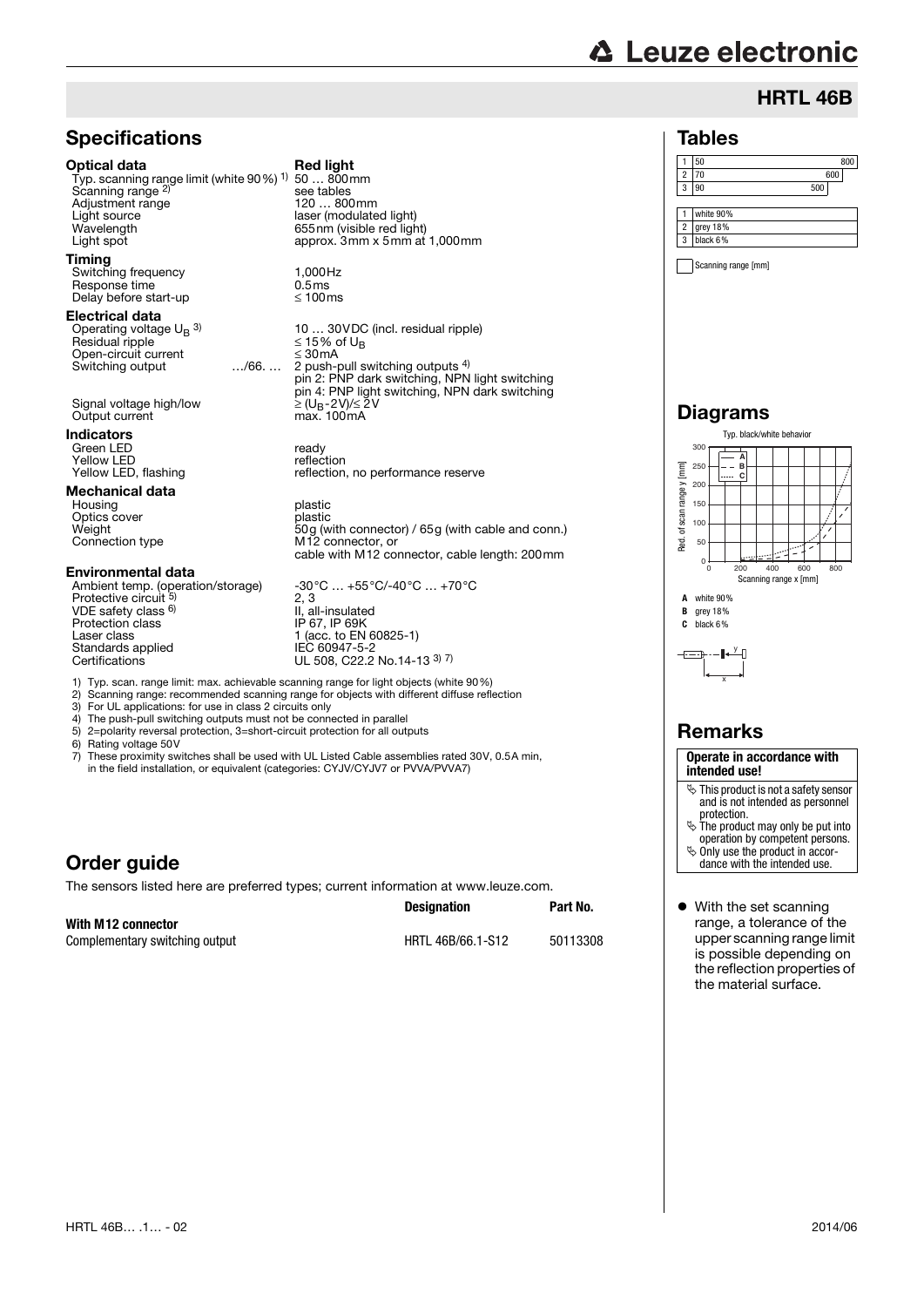# HRTL 46B Laser diffuse reflection light scanner with background suppression

# Type key

|                                 |                                                                  | $H$ $R$ $T$ $L$ | 4 6 B | /66 | ∥1<br>$\mathbf{r}$ | S 1 2 <br>$\overline{\phantom{a}}$ |
|---------------------------------|------------------------------------------------------------------|-----------------|-------|-----|--------------------|------------------------------------|
|                                 |                                                                  |                 |       |     |                    |                                    |
|                                 |                                                                  |                 |       |     |                    |                                    |
| <b>Operating principle</b>      |                                                                  |                 |       |     |                    |                                    |
| <b>HRTL</b>                     | Scanner with background suppression with light visible red light |                 |       |     |                    |                                    |
| <b>Series</b>                   |                                                                  |                 |       |     |                    |                                    |
| 46B                             | 46B Series                                                       |                 |       |     |                    |                                    |
|                                 |                                                                  |                 |       |     |                    |                                    |
| <b>Switching output</b>         |                                                                  |                 |       |     |                    |                                    |
| /66                             | Complementary push-pull switching outputs                        |                 |       |     |                    |                                    |
| <b>Function characteristics</b> |                                                                  |                 |       |     |                    |                                    |
| N/A                             | Pin 4 light switching; with push-pull, PNP light switching       |                 |       |     |                    |                                    |
|                                 |                                                                  |                 |       |     |                    |                                    |
| D                               | Inverted switching logic                                         |                 |       |     |                    |                                    |
| <b>Special function</b>         |                                                                  |                 |       |     |                    |                                    |
| $\cdot$ 1                       | Laser class 1                                                    |                 |       |     |                    |                                    |
|                                 |                                                                  |                 |       |     |                    |                                    |
| <b>Product modifications</b>    |                                                                  |                 |       |     |                    |                                    |
| -xxxx                           | Scanning range in mm, only for preset sensors (only on request)  |                 |       |     |                    |                                    |
| -xxxxF                          | Permanent setting (only on request)                              |                 |       |     |                    |                                    |
| <b>Electrical connection</b>    |                                                                  |                 |       |     |                    |                                    |
| N/A                             | Cable, standard length 2000 mm                                   |                 |       |     |                    |                                    |
|                                 |                                                                  |                 |       |     |                    |                                    |
| ,200-S12                        | Cable, length 200 mm with M12 connector                          |                 |       |     |                    |                                    |

**-S12** M12 connector